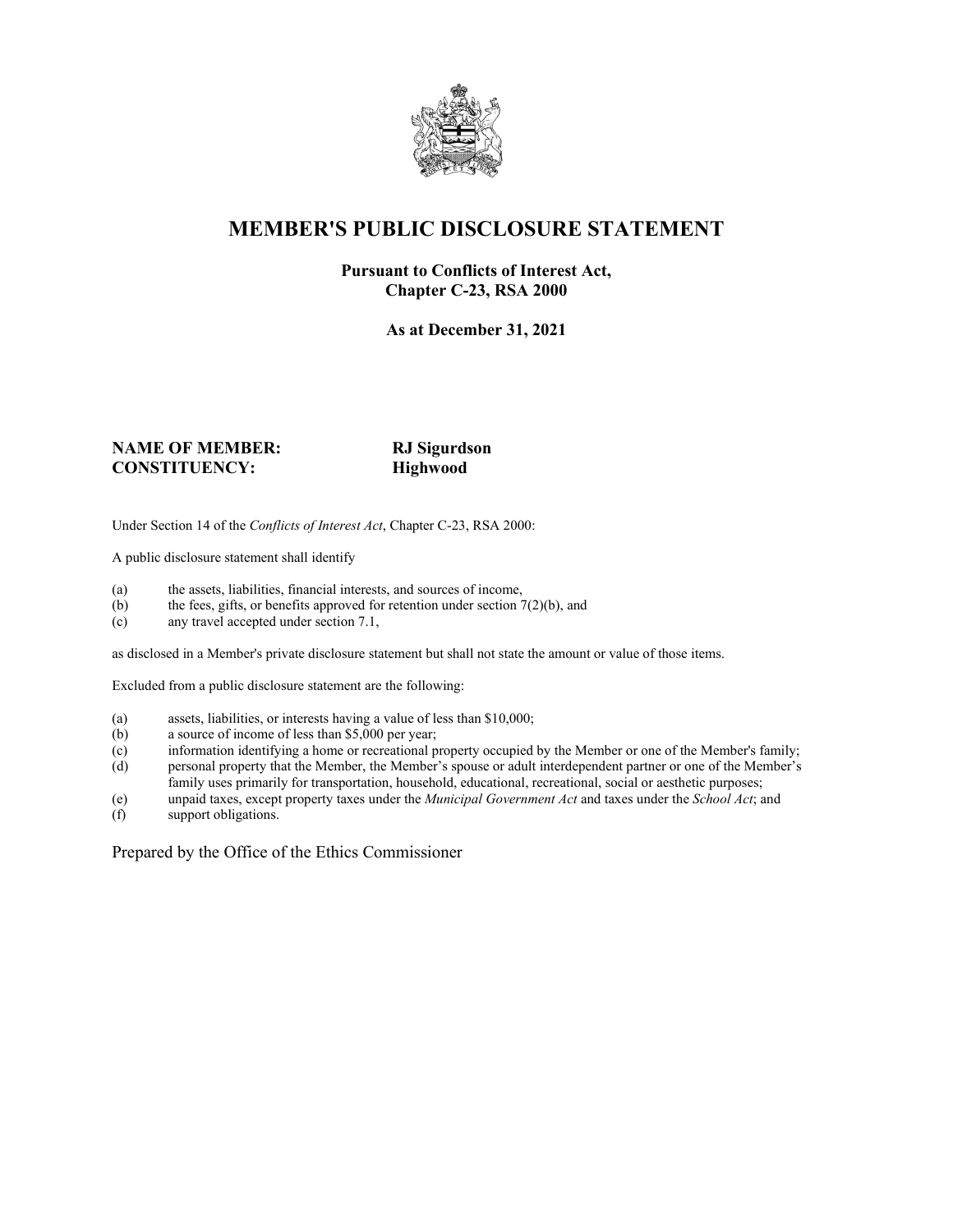### **PUBLIC DISCLOSURE STATEMENT FOR RJ Sigurdson**

# **FORM 1: MEMBER (RJ Sigurdson)**

| <b>INCOME</b>                                                                                   |                             |
|-------------------------------------------------------------------------------------------------|-----------------------------|
| <b>Source</b>                                                                                   | <b>Nature of Income</b>     |
| <b>Province of Alberta</b>                                                                      | MLA Indemnity and Allowance |
| <b>ASSETS</b>                                                                                   |                             |
| <b>Real Property</b>                                                                            | Primary Residence           |
| <b>Bank, Trust Company or Other Financial</b><br><b>Institution</b>                             | n/a                         |
| <b>Publicly Traded Securities (stocks and bonds)</b><br>and Registered Retirement Savings Plans | <b>RRSP</b>                 |
| <b>Canada Savings Bonds, Guaranteed</b><br><b>Investment Certificates</b>                       | n/a                         |
| <b>Mutual Funds</b>                                                                             | n/a                         |
| <b>Annuities and Life Insurance Policies</b>                                                    | <b>Alberta Blue Cross</b>   |
| <b>Pension Rights</b>                                                                           | n/a                         |
| <b>Other Assets</b>                                                                             | n/a                         |
| <b>Gifts and Personal Benefits</b>                                                              | n/a                         |
| <b>Travel on Non-commercial Aircraft</b>                                                        | n/a                         |
| <b>LIABILITIES</b>                                                                              |                             |
| <b>Mortgages</b>                                                                                | <b>CIBC</b>                 |
| <b>Loans or Lines of Credit</b>                                                                 | Private Loan                |
| <b>Guarantees</b>                                                                               | n/a                         |
| Other                                                                                           | n/a                         |
| <b>FINANCIAL INTERESTS</b>                                                                      |                             |
| n/a                                                                                             |                             |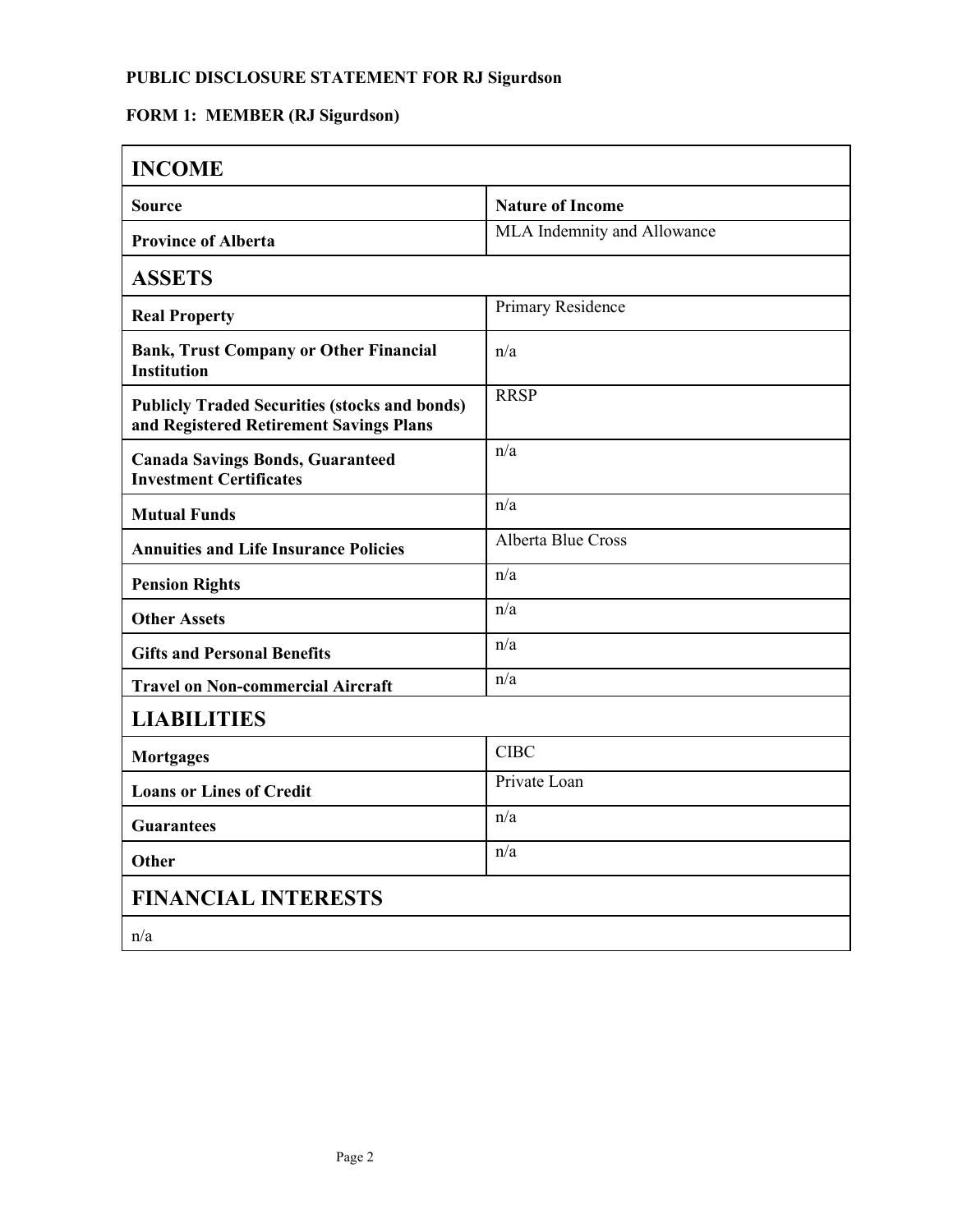### **PUBLIC DISCLOSURE STATEMENT FOR RJ Sigurdson**

# **FORM 2: MEMBER'S SPOUSE/ADULT INTERDEPENDENT PARTNER (Leanne Sigurdson)**

| <b>INCOME</b>                                                                                   |                          |  |
|-------------------------------------------------------------------------------------------------|--------------------------|--|
| <b>Source</b>                                                                                   | <b>Nature of Income</b>  |  |
| Canada Post                                                                                     | <b>Employment Salary</b> |  |
| <b>ASSETS</b>                                                                                   |                          |  |
| <b>Real Property</b>                                                                            | Joint with Spouse        |  |
| <b>Bank, Trust Company or Other Financial</b><br><b>Institution</b>                             | n/a                      |  |
| <b>Publicly Traded Securities (stocks and bonds)</b><br>and Registered Retirement Savings Plans | Joint with Spouse        |  |
| <b>Canada Savings Bonds, Guaranteed</b><br><b>Investment Certificates</b>                       | n/a                      |  |
| <b>Mutual Funds</b>                                                                             | n/a                      |  |
| <b>Annuities and Life Insurance Policies</b>                                                    | n/a                      |  |
| <b>Pension Rights</b>                                                                           | n/a                      |  |
| <b>Other Assets</b>                                                                             | n/a                      |  |
| <b>Gifts and Personal Benefits</b>                                                              | n/a                      |  |
| <b>LIABILITIES</b>                                                                              |                          |  |
| <b>Mortgages</b>                                                                                | Joint with Spouse        |  |
| <b>Loans or Lines of Credit</b>                                                                 | n/a                      |  |
| <b>Guarantees</b>                                                                               | n/a                      |  |
| Other                                                                                           | n/a                      |  |
| <b>FINANCIAL INTERESTS</b>                                                                      |                          |  |
| n/a                                                                                             |                          |  |